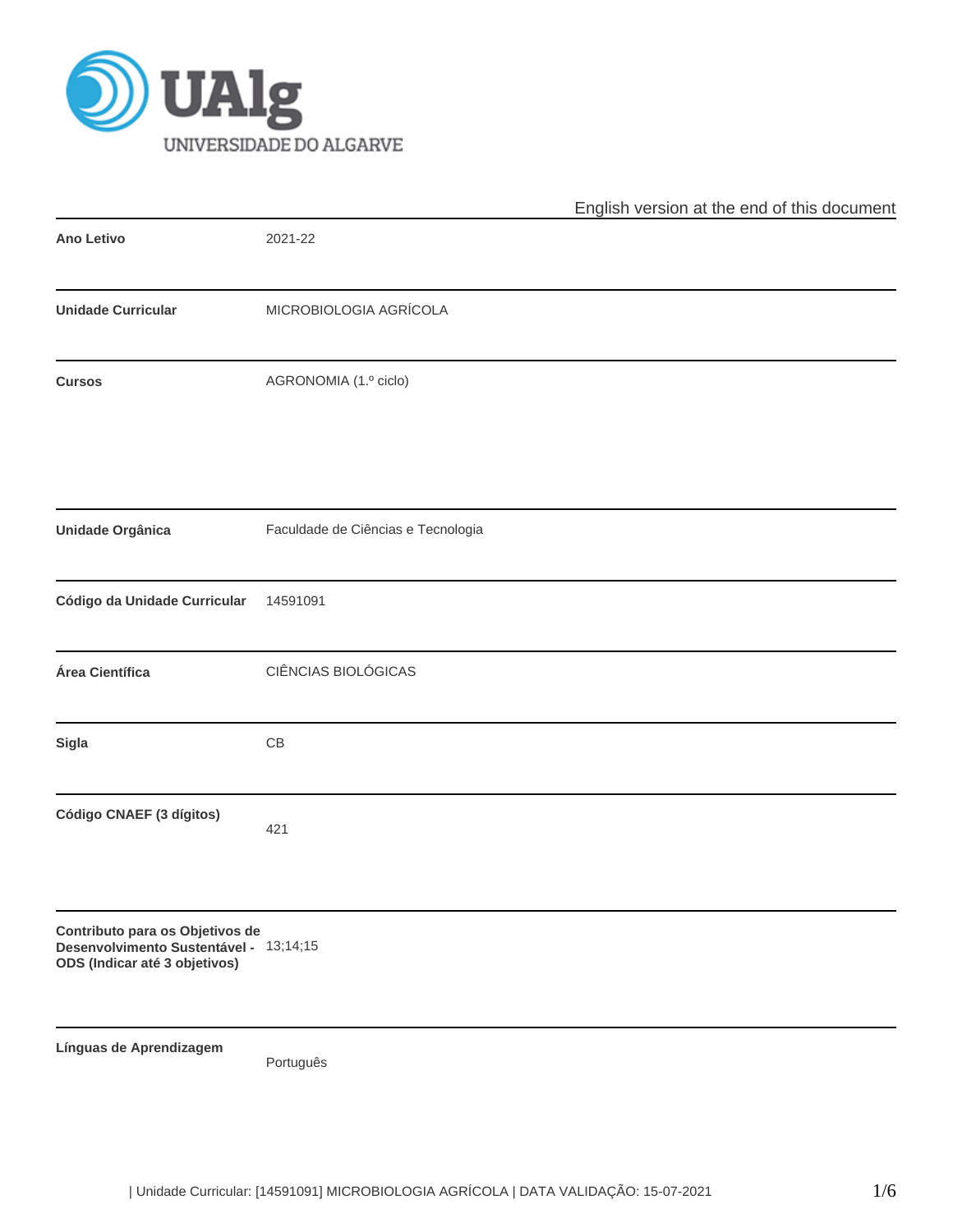

**Modalidade de ensino**

Presencial

**Docente Responsável** Maria Leonor Faleiro

| <b>I DOCENTE</b>                    | <b>TIPO DE AULA</b>  | <b>TURMAS</b> | <b>TOTAL HORAS DE CONTACTO (*)</b> |
|-------------------------------------|----------------------|---------------|------------------------------------|
| Maria Leonor Faleiro                | $S \cdot T \cdot TP$ | T1: TP1: S1   | 16T: 2TP: 3S                       |
| Joana Vanessa Cordeiro Melro Mourão | $PI \cdot 7$         | T1: PL1       | 4T: 20PL                           |

\* Para turmas lecionadas conjuntamente, apenas é contabilizada a carga horária de uma delas.

| <b>ANO</b> | <b>PERIODO DE FUNCIONAMENTO*</b> | <b>HORAS DE CONTACTO</b> | <b>HORAS TOTAIS DE TRABALHO</b> | <b>ECTS</b> |
|------------|----------------------------------|--------------------------|---------------------------------|-------------|
|            | ∩∩<br>ےت                         | 20T; 2TP; 20PL; 3S       | 156                             |             |

\* A-Anual;S-Semestral;Q-Quadrimestral;T-Trimestral

# **Precedências**

Sem precedências

## **Conhecimentos Prévios recomendados**

Não se aplica

# **Objetivos de aprendizagem (conhecimentos, aptidões e competências)**

Com esta disciplina do âmbito das ciências biológicas, pretende-se que os alunos adquiram conhecimentos básicos sobre os grandes grupos de microrganismos; bactérias, fungos e protozoários. Pretende-se também que os alunos adquiram competências para a realização de actividades que impliquem isolamento, caracterização e identificação de microrganismos a partir de diversos tipos de amostras (água, ar, solo, plantas e alimentos). Pretende-se ainda que, os alunos desenvolvam competências relacionadas com o crescimento e controlo dos microrganismos. No final da disciplina o aluno deverá ser capaz de: Reconhecer a diversidade microbiana; Reconhecer a importância directa e indireta dos microrganismos na agricultura e na alimentação humana e Identificar e utilizar metodologias de deteção e controlo de microrganismos.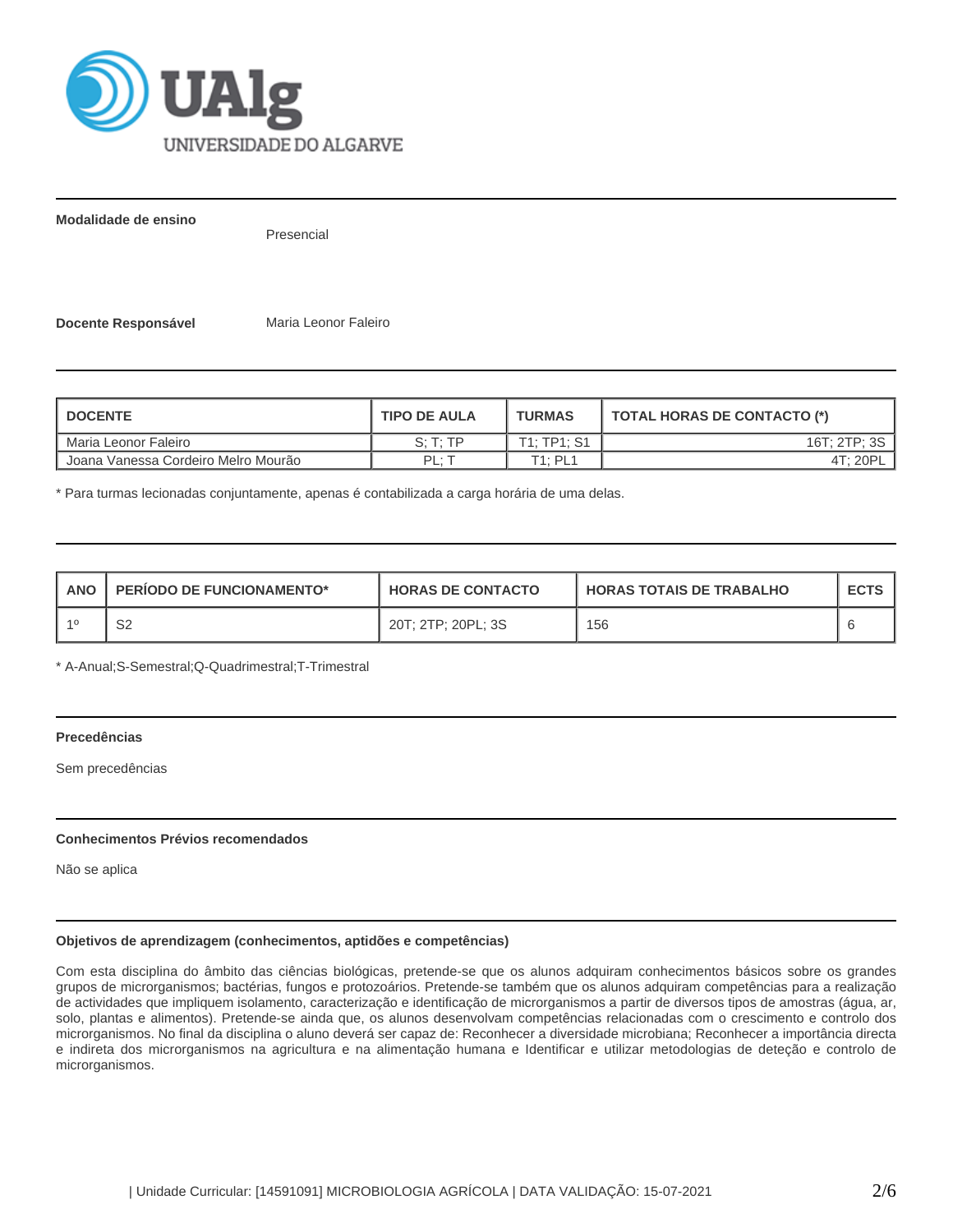

#### **Conteúdos programáticos**

- 1. Introduc¿a¿o a¿ Microbiologia, aspectos histo¿ricos, importa¿ncia da Microbiologia e as diferentes a¿reas da Microbiologia.
- 2. Caracterizac¿a¿o de microrganismos.
- 3. Taxonomia microbiana.
- 4. Diversidade metabo¿lica e ecologia microbiana.
- 5. Crescimento microbiano.
- 6. Controlo do crescimento microbiano.
- 7. Ciclos nutricionais e simbioses.
- 8. Doenc¿as de origem microbiana em plantas e animais

#### **Metodologias de ensino (avaliação incluída)**

Ensino teórico e laboratorial. Os seminários permitirão ao aluno aplicar os conceitos apreendidos nas aulas teóricas e laboratoriais, bem

como desenvolver capacidades de comunicação oral e escrita necessárias para uma eficaz divulgação de resultados experimentais e ou

princípios científicos.

Os seguintes critérios são aplicados:

- 1 Só terão frequência à disciplina e acesso ao exame final os alunos que tiverem participação a 75% do total de aulas práticas.
- 2 Serão realizados dois testes no decorrer do semestre que contarão para a nota final em 35% cada.
- 3- Apresentação de um seminário que será contabilizado com 30% para a classificação final. A apresentação do seminário é obrigatória.

A avaliação inclui as componentes teóricas e laboratoriais.

4- Os alunos dispensam de exame se obtiverem média igual ou superior a 10 valores nas frequências, desde que nenhuma delas tenha

classificação inferior a 8 valores e tenham apresentado o seminário com aprovação.

#### **Bibliografia principal**

1. Madigan, M.T., Bender, K.S., Buckley, D.H., Sattley, W.M., Stahl. 2018. D.A. Brock Biology of Microorganisms (15th

Edition). Pearson, ISBN-13: 978-0134268668

- 2. Black, J.G., Black, L.J. 2015. Microbiology, Principles and Explorations. 9 th Ed., Wiley.
- 3. Cappuccino, J. G., Welsh C.T. 2019. Microbiology: A Laboratory Manual, 12th edition. Pearson. ISBN-13: 9780135174647.
- 4. Waites, M. J. Morgan, N. L., Rockey, J. S., Higton, A. G. (2001)- Industrial Microbiology: An Introduction. Oxford: Blackwell Science.
- 5. Ferreira, W.F.C., Sousa, J.C.F. , Lima, N. (Coord) (2010). Microbiologia. Lidel. Edições Técnicas. Lisboa.
- 6. Lima N., Mota M. Biotecnologia. Fundamentos e Aplicações. 2003, Lidel, 505 p.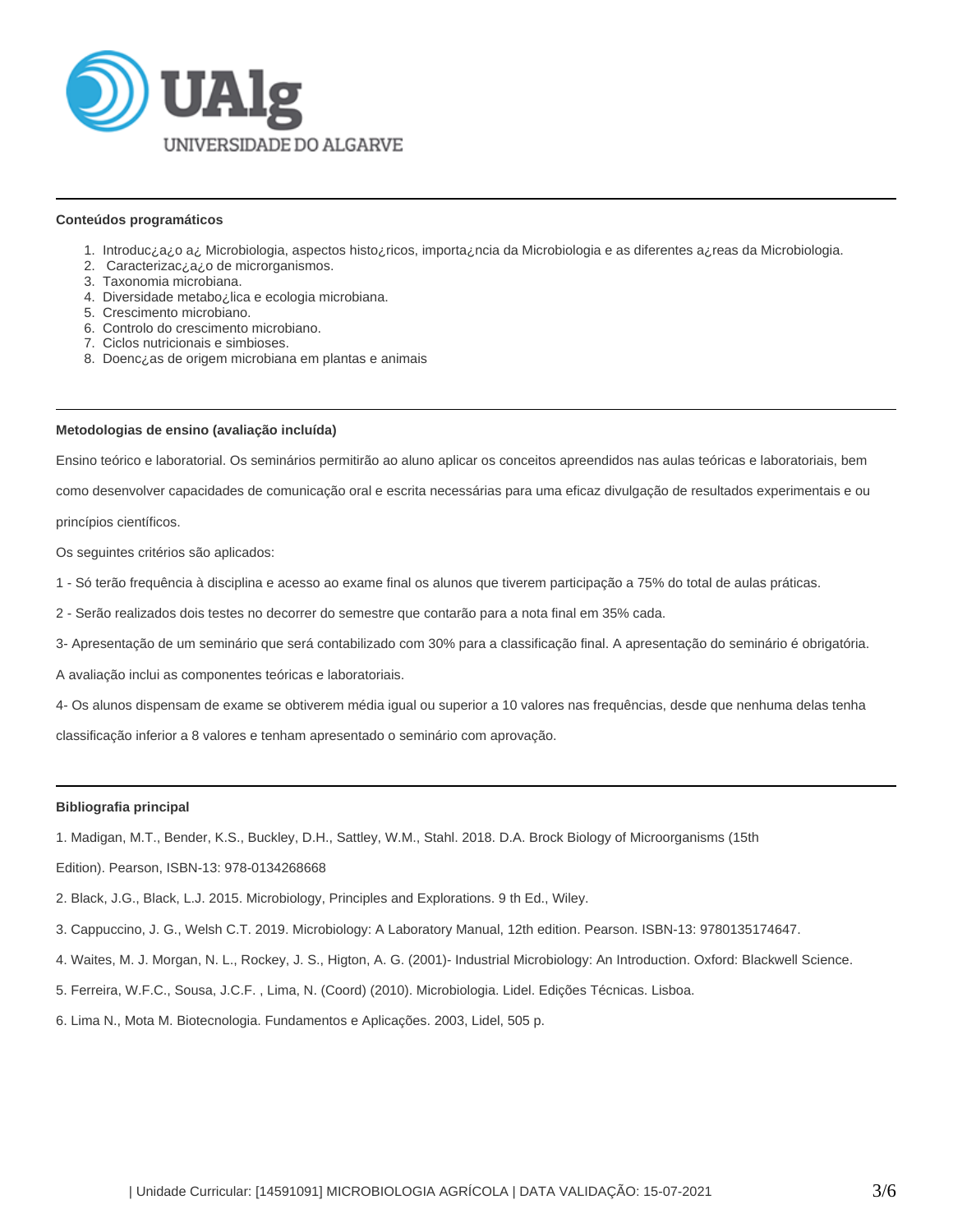

| <b>Academic Year</b>                                                                                   | 2021-22                            |
|--------------------------------------------------------------------------------------------------------|------------------------------------|
| <b>Course unit</b>                                                                                     | AGRICULTURAL MICROBIOLOGY          |
| <b>Courses</b>                                                                                         | AGRONOMY (1st Cycle)               |
| <b>Faculty / School</b>                                                                                | FACULTY OF SCIENCES AND TECHNOLOGY |
| <b>Main Scientific Area</b>                                                                            |                                    |
| Acronym                                                                                                | BC GB                              |
| <b>CNAEF</b> code (3 digits)                                                                           | 421                                |
| <b>Contribution to Sustainable</b><br><b>Development Goals - SGD</b><br>(Designate up to 3 objectives) | 13;14;15                           |
| Language of instruction                                                                                | Portuguese                         |
| <b>Teaching/Learning modality</b>                                                                      | Face to face                       |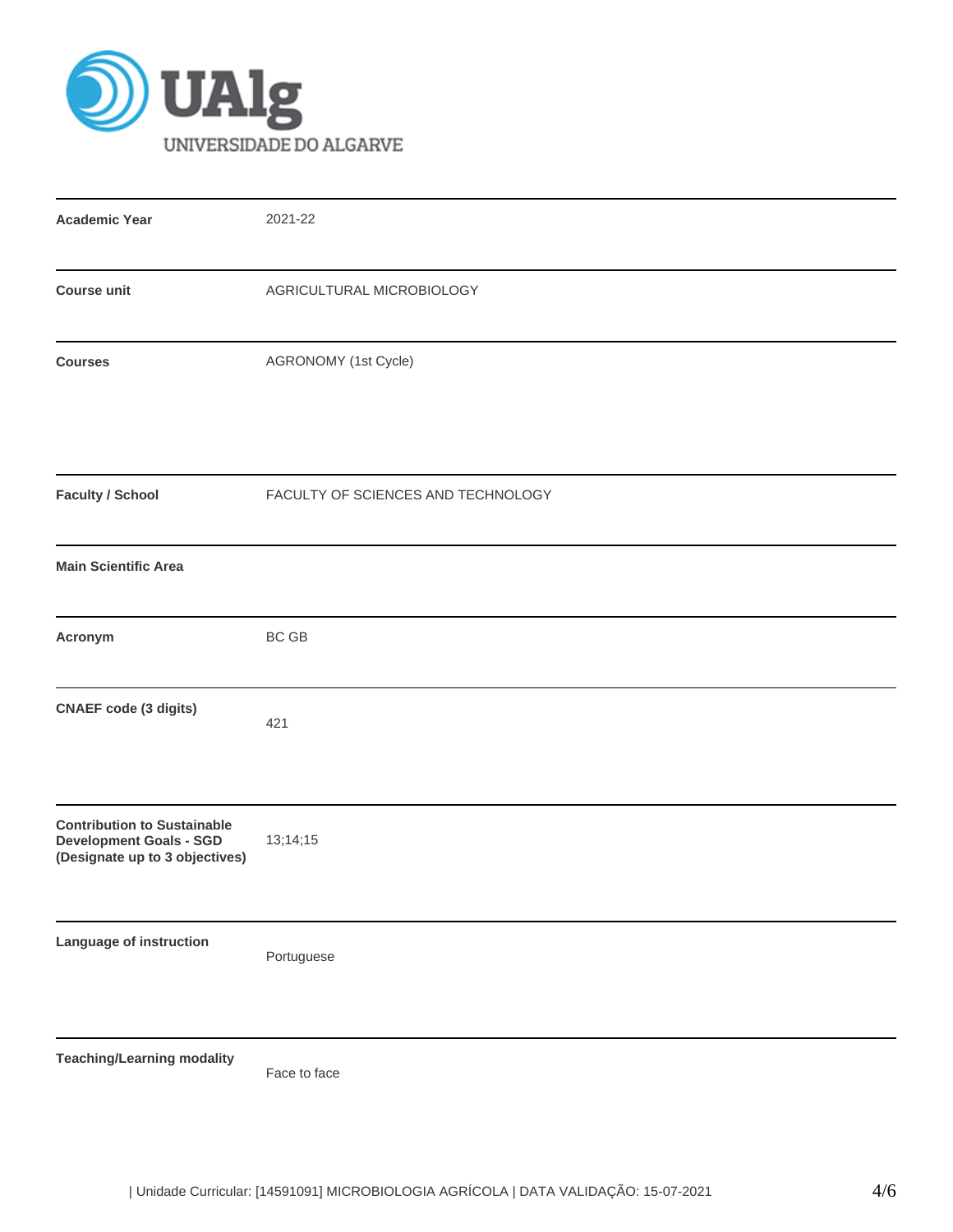

**Coordinating teacher** Maria Leonor Faleiro

| Teaching staff                                   | <b>Type</b> | <b>Classes</b>        | Hours (*)    |
|--------------------------------------------------|-------------|-----------------------|--------------|
| I Maria Leonor Faleiro                           | S: T: TP    | T1: TP1: S1           | 16T: 2TP: 3S |
| <sup>1</sup> Joana Vanessa Cordeiro Melro Mourão | PI:         | $T1 \cdot P1 1$<br>-- | 4T; 20P      |

\* For classes taught jointly, it is only accounted the workload of one.

| Con<br>hours |                          |        | . | <u>те</u> |    |   |    |     | otal                 |
|--------------|--------------------------|--------|---|-----------|----|---|----|-----|----------------------|
|              | $\Omega$<br>$\mathbf{r}$ | "<br>. |   | IІC       | Ш3 | Ш | ШC | IІC | $\sim$ $\sim$<br>סכו |

T - Theoretical; TP - Theoretical and practical ; PL - Practical and laboratorial; TC - Field Work; S - Seminar; E - Training; OT - Tutorial; O - Other

## **Pre-requisites**

no pre-requisites

# **Prior knowledge and skills**

Not applicable

## **The students intended learning outcomes (knowledge, skills and competences)**

It is intended that students acquire basic knowledge about the major groups of microorganisms, bacteria, fungi and protozoa. It is also intended that students acquire ability to perform activities that involve isolation, characterization and identification of microorganisms from different samples (water, air, soil, plants and food). A further aim is that students develop abilities related to growth and control of microorganisms. At the end of the course the students should be able to: Recognize the microbial diversity; Recognize the direct and indirect importance of microorganisms in agriculture and food and Identify and use methods of detection and control of microorganisms.

## **Syllabus**

The history of microbiology. The microorganisms in the environment. Study of microorganisms: microscopic techniques. Techniques for Microbiology: biological and chemical agents for control of microorganisms; culture and isolation of microorganisms; culture media; preservation methods of microbial cultures; quantitative assessment of microorganisms. Nutrition and microbial growth: growth curve; environmental parameters that influence microbial growth. Diversity of microorganisms: prokaryotes and eukaryotes. Microorganisms and plant diseases. Relationship between microorganisms and animals: pathogenic and symbiotic microorganisms. Microorganisms in soil and plant nutrition: biogeochemical cycles, mycorrhizae and Rhizobium. Microorganisms and compost. Microorganisms in food (alcoholic beverages, yogurts, cheese and bread). Microorganisms in creating transgenic plants. Bioremediation of soil and water by microorganisms. Biological control of plant enemies by microorganisms.